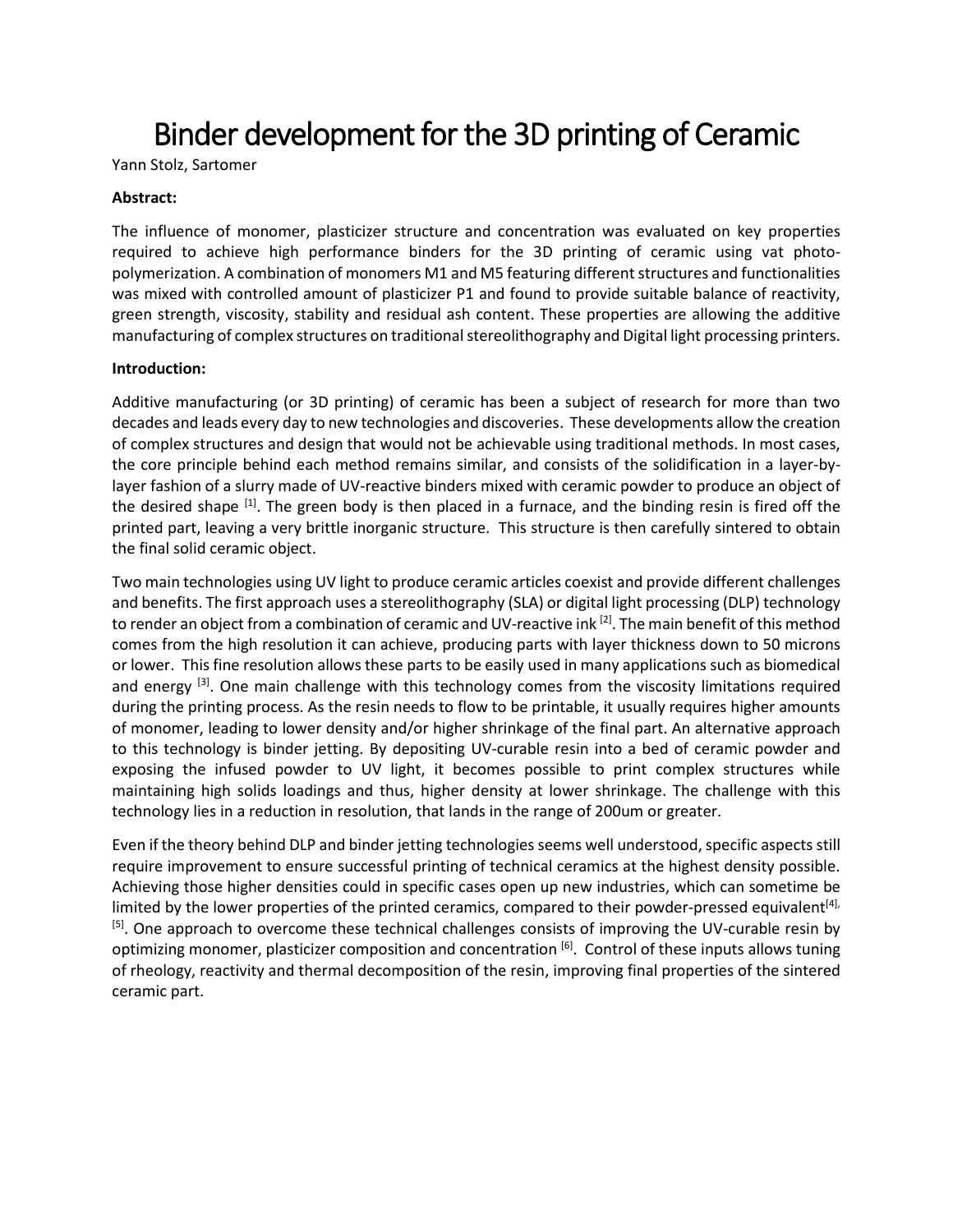#### **Experimental (methods, materials)**

Monomers and plasticizers were first mixed with photo-initiators, photo-blockers and/or dispersants for sufficient time to allow appropriate dispersion of additives. Ceramic powder was added incrementally (10% maximum at a time) and mixed using high shear mixer for at least 4h between each increment. 3D printed green samples were produced using stereolithography process. Fabricated parts described in this work were printed using a 50um resolution to ensure good dimensional resolution of the 3D printed parts <sup>[6]</sup>. Debinding and sintering were performed by heating the green parts in air from room temperature to sintering temperature, applying specific ramps and plateau to offer proper decomposition of the binder and solidification of the fillers.

Viscosity of the formulation was measured using a cone plate rheometer. Dispersion of the ceramic particles following mixing with the binders was evaluated by estimating the time required to achieve complete dispersion of the powder using the method described above and considering time superior to 4h per increment of powder to be significantly long (ranked 5) and time shorter than an hour to be significantly short (ranked 1). Stability of the formulation was estimated by evaluating the time needed for the powder to sediment after the mixing, taking in consideration the desired 3D printing application and thus the need for formulations to remain stable for approximatively 8 to 12h. Stability lower than 2h were ranked 5 while stability superior to 8h were ranked 1. The re-dispersability of the formulations were evaluated by remixing formulations after sedimentation using tongue depressor. Impossibility to redisperse the particles was ranked 5, significant efforts to re-achieve homogeneity of the formulation was ranked 4 and simple agitation of the container by hand was ranked 1.

Reactivity of the resins was evaluated by selectively exposing different sections of the resin to particular dosages of light. The resulting thickness was recorded and plotted to extract a critical energy to cure and depth of penetration, commonly referred to as Ec and Dp in the 3D printing industry <sup>[7]</sup>. Archimedes' technique was performed to measure the density of the sintered parts using a scale equipped with a Satorius Imersion density kit. Thermogravimetric analysis (Q500, TA Instruments) was performed to study the behavior of the green samples during firing of the organic binder.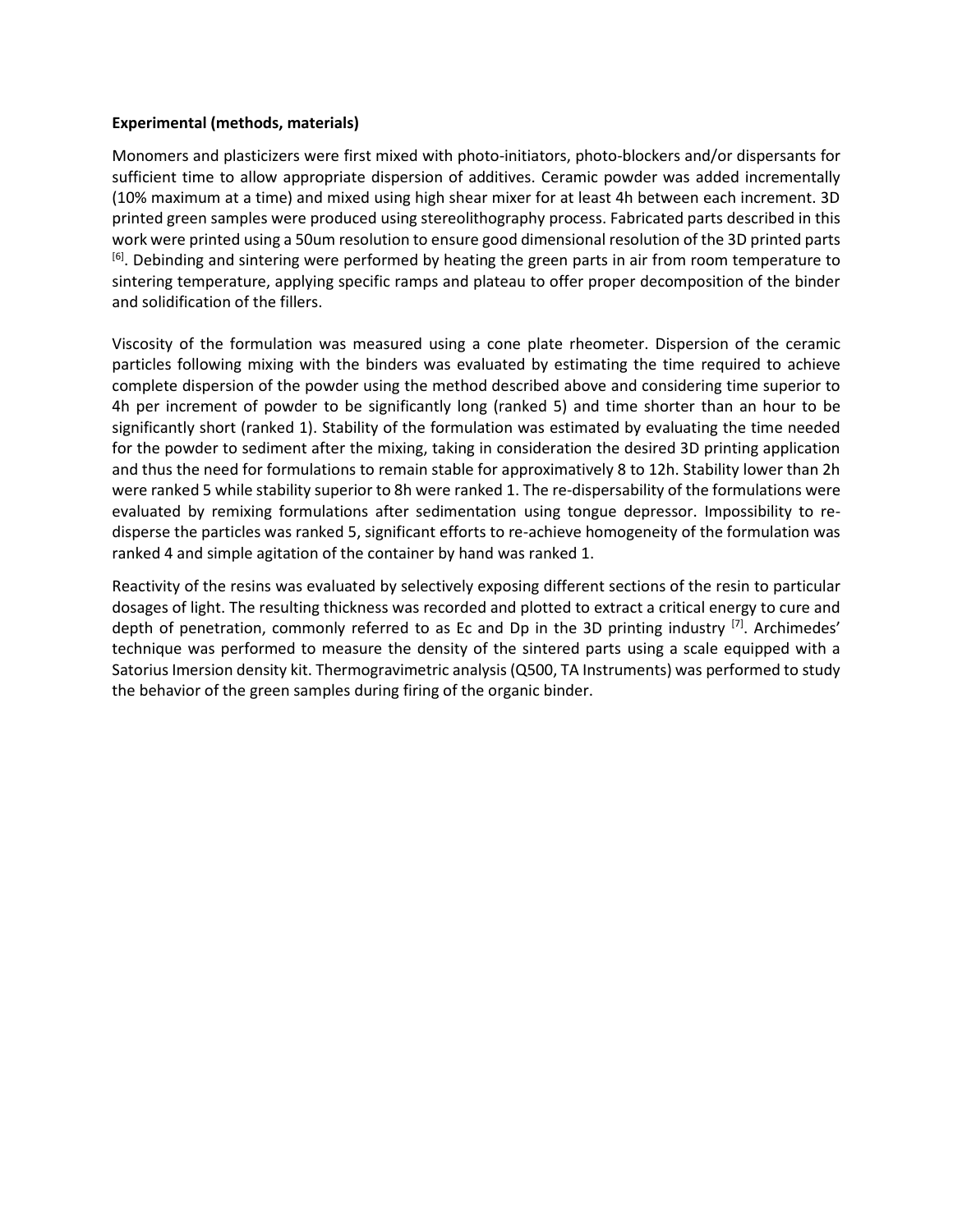### **Results and discussion**

1. Monomer selection

Monomers represent the key ingredient of the organic formulation, as they are necessary to achieve sufficient curing of the liquid system under UV light exposure. As literature [9], [10] and past experiments have already shown, structure of the monomers has a significant influence on all studied properties including viscosity profile, reactivity and thermal decomposition. Six monomers were designed for this study due to their expected greater debinding potential. Following table one shows the influence of those monomers on the viscosity, stability, re-dispersability, depth of penetration of the light upon curing, critical energy to achieve polymerization and residual ash content in air and in an inert atmosphere. Formulations are composed of 20.1% of the monomer of interest, 12.1% of plasticizer P1, 2.6% of dispersing agent D1, 65% of ceramic powder C1, 0.125% of Speedcure TPO and 0.04% of Benetex OB+.

| Monomer                               | M1             | M <sub>2</sub> | M <sub>3</sub> | M4               | M <sub>5</sub> | M <sub>6</sub> |
|---------------------------------------|----------------|----------------|----------------|------------------|----------------|----------------|
| Functionality                         | 2, MA          | 2, MA          | 2, MA          | 1, A             | 2, A           | 2, A           |
| Molecular weight<br>(g/mol)           | 336            | 736            | 254            | 220              | 226            | 308            |
| Family                                | polyether      | polyether      | Aliphatic      | Cyclic Aliphatic | Aliphatic      | polyether      |
| Dp (mills)                            | 9.3            | 7.6            | 0.6            | 8.3              | 7.3            | 8.6            |
| $Ec$ (mJ/cm2)                         | 44.3           | 28.3           | 95.3           | 23.2             | 8.4            | 25.6           |
| Formulation<br>Viscosity (Cp.s)       | 1135           | 6386           | 878            | 2300             | 1216           | 1535           |
| Dispersion<br>(ranked 1 to 5)         | $\overline{2}$ | 5              | $\overline{2}$ | 1                | 1              | 3              |
| Stability<br>(ranked 1 to 5)          | 3              | $\mathbf{1}$   | 3              | $\overline{2}$   | 1              | 4              |
| Re-dispersability<br>(ranked 1 to 5)  | 5              | $\overline{2}$ | 4              | $\mathbf{1}$     | 1              | 4              |
| Residual ash content<br>in air $(\%)$ | < 0.1          | < 0.1          | 0.3            | 0.7              | 0.5            | 0.2            |
| Residual ash content<br>in N2 (%)     | 0.2            | < 0.1          | 1.2            | 1.5              | 2.0            | 1.0            |

Table 1: Monomer individual evaluation

As shown, each monomer provides different benefits on the measured physical properties. Those differences are greatly affected by the material design and show some interesting effects as we consider different molecular weights and monomer structures.

Acrylates (A: M4, M5 and M6) provide the lowest critical energy to induce polymerization (Ec) thanks to their faster kinetics compared to methacrylates (MA). This difference is common in radical polymerization and is due to the secondary radicals generated in the case of acrylates, which exhibit lower stability than the tertiary radicals generated from methacrylates. This lower stability is thought to increase the reactivity of the propagating end, inducing faster polymerization.

On the other hand, Poly Ether (PE) based (meth)acrylates tend to exhibit the lowest residual ash content in both air and inert atmosphere (N2) thanks to the easy debinding process of the poly ether repeat units compared to aliphatic structures. In the case of PE-based (meth)acrylates, the binder easily decomposes itself into low molecular weight units while aliphatic structures tend to generate carbon residues of lower volatility and thus leading to a higher generation of ashes.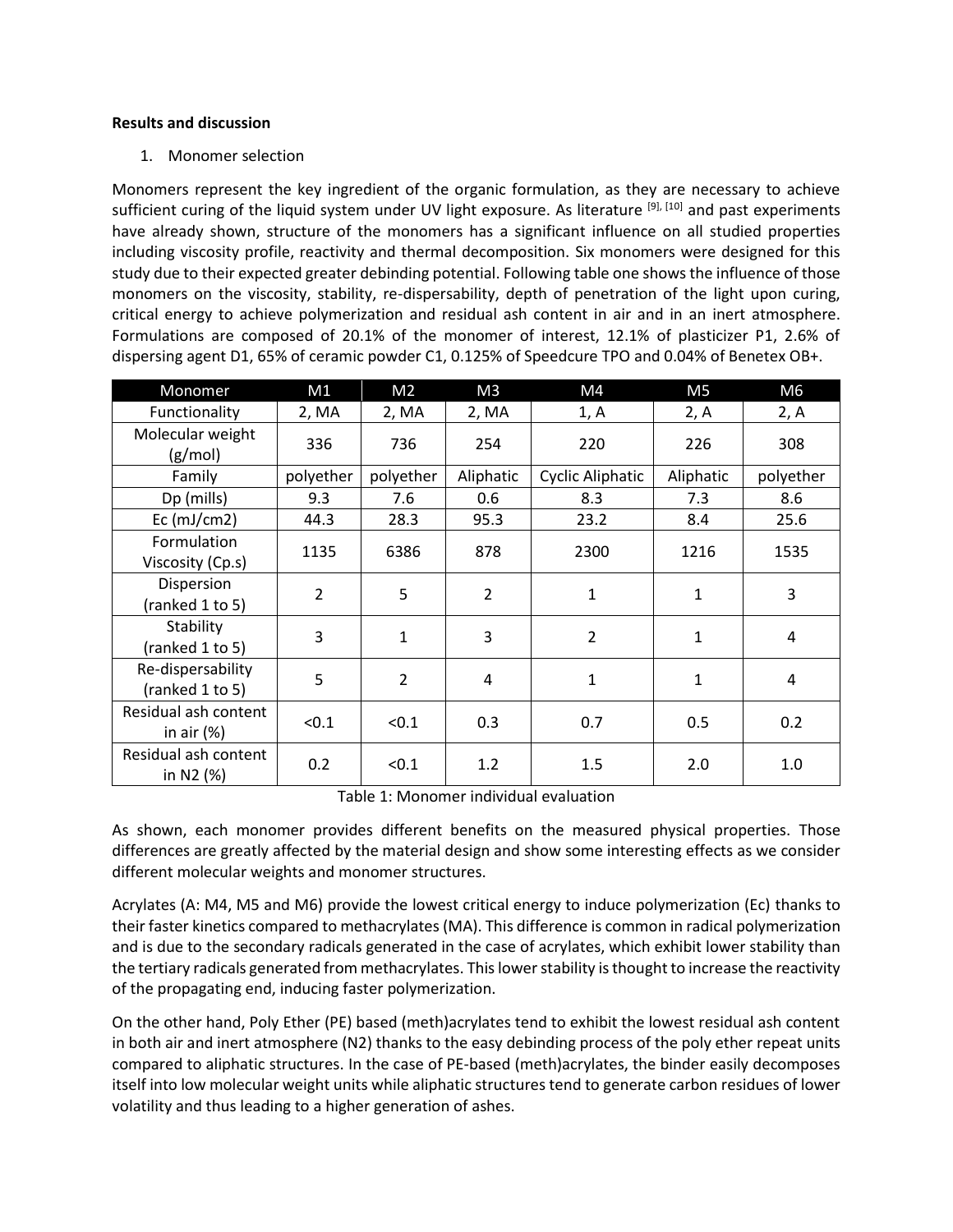Acrylates also tend to exhibit higher residual ash content than methacrylates. This difference is supposed to be due to the higher degree of conversion achieved by acrylates when cured in similar conditions, leading to a higher degree of cross-linking with acrylates.

Despite being known for their poor thermal decomposition profile, cyclic aliphatic M4 shows better thermal decomposition in inert atmosphere than aliphatic M5, which is most likely due to the differences in functionality between the two molecules.

Overall, monomer M5 appears to provide interesting balance of properties, exhibiting low viscosity, suitable reactivity but poor decomposition in inert atmosphere. Combination of monomers was thus evaluated as a potential solution to achieve formulations exhibiting all targeted properties. Following table two shows the same properties measured with formulations composed of 10% of the monomer of interest, 10% of M5, 12.1% of plasticizer P1, 2.6% of dispersing agent D1, 65% of ceramic powder C1, 0.125% of Speedcure TPO and 0.04% of Benetex OB+.

| Monomer                                | $M1 + M5$    | $M2 + M5$      | $M3 + M5$      | $M4 + M5$    | $M5 + M6$      |
|----------------------------------------|--------------|----------------|----------------|--------------|----------------|
| Functionality                          | $2, MA + A$  | $2, MA + A$    | $2, MA + A$    | $1.5, A + A$ | $2, A + A$     |
| Dp (mills)                             | 13.7         | 7.4            | 2.3            | 8.9          | 12.5           |
| Ec $(mJ/cm2)$                          | 64.9         | 28.4           | 75.2           | 17.4         | 25.2           |
| <b>Formulation</b><br>viscosity (Cp.s) | 1232         | 9492           | 1758           | 4481         | 2820           |
| Dispersion<br>(ranked 1 to 5)          | $\mathbf{1}$ | $\overline{2}$ | $\mathbf{1}$   | 1            | $\overline{2}$ |
| Stability<br>(ranked 1 to 5)           | $\mathbf{1}$ | 1              | $\overline{2}$ | 1            | 3              |
| Re-dispersability<br>(ranked 1 to 5)   | $\mathbf{1}$ | $\mathbf{1}$   | $\mathbf{1}$   | 1            | $\overline{2}$ |
| Residual ash<br>content in air (%)     | < 0.1        | < 0.1          | 0.6            | 0.6          | 0.2            |
| Residual ash<br>content in N2 (%)      | 1.4          | 0.5            | 2.3            | 1.7          | 1.6            |

Table 2: Combined monomers evaluation

Significant improvement in the stability, dispersion and re-dispersability can be observed from this second set of experiments combined with very promising viscosity, reactivity and residual ash content. Combination of M1 and M5 shows viscosity lower than 1500 Cps, making it printable on most SLA-DLP printers while providing stability sufficiently high to make the resin printable.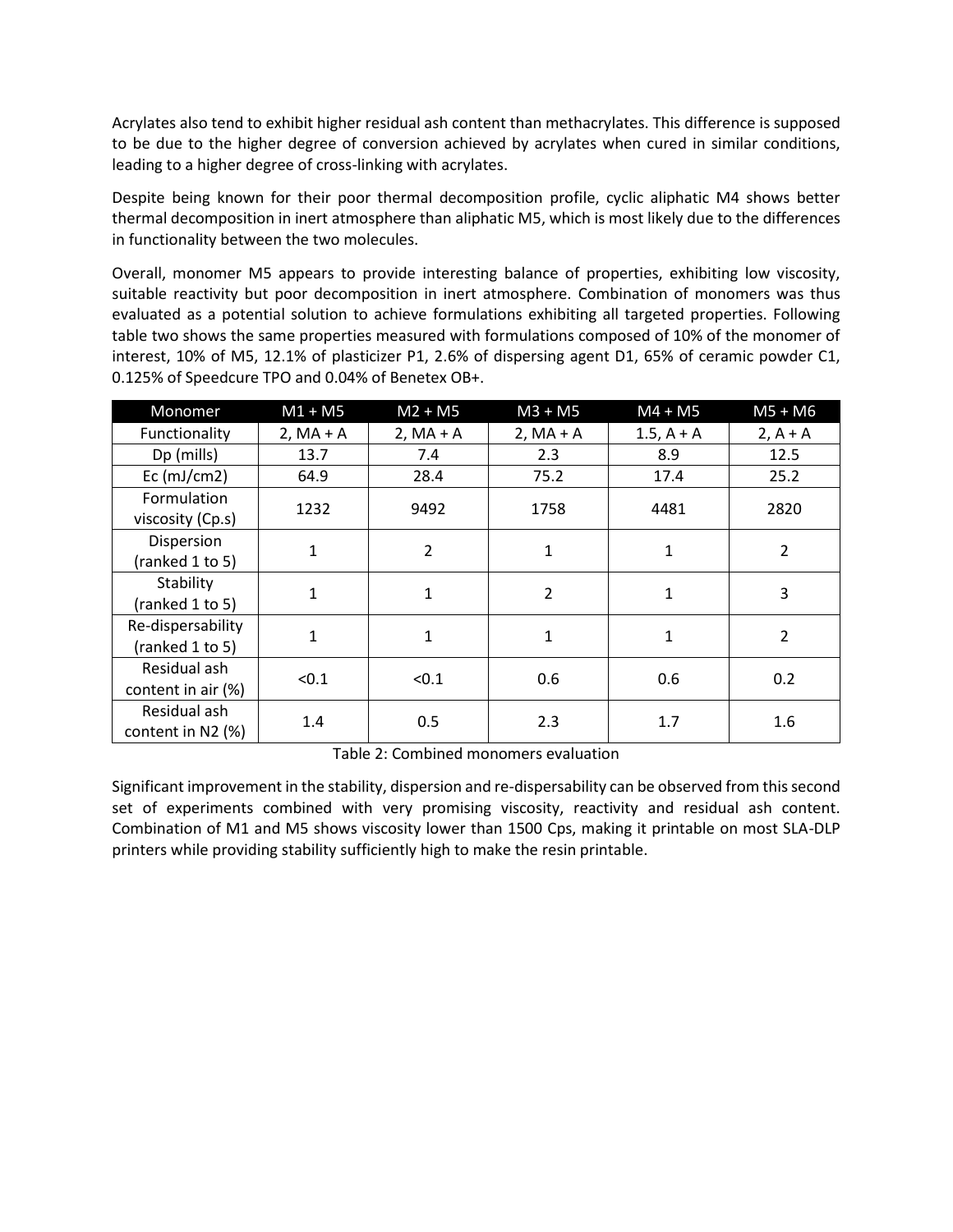## 2. Plasticizer selection

Plasticizers are diluents used to improve firing of the binder and reduce internal stress generated during UV-curing  $[11]$ . Thanks to their non-reactivity, the plasticizers strongly help reducing curing shrinkage and thus delamination generated between adjacent layers during the 3D printing process. They also play a key role during the firing process through two complementary mechanisms. First and as explained above, their non-reactivity helps reducing the cross-link density, hence assisting decomposition of the polymerized network. The second key benefit comes from their low boiling point. Once the temperature reaches the boiling point of the plasticizer, the chemical starts to flow out of the cured system, reducing the stress within the parts and assisting the polymerized binder in its own decomposition, providing lower residual ash content in the final ceramic parts and reduced amounts of cracks in the structure.

As they represent a significant portion of the organic formulation, the plasticizers affect the rheology, stability and reactivity of the resin. Incorporation of these ingredients further reduces cross-linking density and can either increase or reduce the viscosity of the formulation. In order to accurately evaluate their influence in the formulations, two structures of plasticizers have been evaluated and compared to a reference monomer. Table 3 displays the influence of plasticizers P1 and P2 on the viscosity of the sole organic formulation, viscosity mixed with 50% of ceramic C1, 10% of M1, 10% of M5 and 2.6% of dispersing agent D1 and re-dispersability of the filled formulation compared to a reference PE-based di-functional acrylate.

| Plasticizer                               | Ref  |      | P1   |      |       | P <sub>2</sub> |     |     |      |
|-------------------------------------------|------|------|------|------|-------|----------------|-----|-----|------|
| Molecular weight (g/mol)                  |      | 742  |      |      | MW1   |                |     | 92  |      |
| %wt                                       | 20   | 35   | 50   | 20   | 35    | 50             | 20  | 35  | 50   |
| <b>Binder Viscosity (Cp.s)</b>            | 12.5 | 21.8 | 30.8 | 7.85 | 16.2  | 25.8           | 896 | 967 | 1003 |
| Viscosity w/ 50% Ceramic (Cp.s)           | 75   | 78.5 | 110  | 74.8 | 158.4 | 164.3          |     |     |      |
| Dp (mills)                                | 9.4  | 10.6 | 7.1  | 6.4  | 6.4   | 6.7            |     |     |      |
| Ec $(mJ/cm2)$                             | 16.8 | 19.3 | 10.4 | 11.5 | 12.7  | 14.6           |     |     |      |
| Re-dispersability<br>(ranked from 1 to 5) | 4    | 4    | 4    | 1    | 1     | 1              | 5   | 5   |      |

Table 3: Plasticizers family evaluation

As expected, plasticizers have a strong influence on the rheology and stability of the formulations. In the case of plasticizer P2, the slight incompatibility of the plasticizer with the binders led to the formation of solid spherical aggregates of ceramic. This unique type of structuration is supposed to be due to a phase separation between the monomers and the plasticizer, which was not observed before the addition of the ceramic powder. Due to stronger compatibility of the plasticizer P2 with the ceramic rather than with the monomer, phase separation occurred, leading to the formation of those large spherical aggregates. On the other hand, too low compatibility between the organic binder and the ceramic such as illustrated with the reference sample led to a very poor stability of the composite resin, leading to the quick and persistent sedimentation of the ceramic in a very short amount of time.

With P1, offering an intermediate alternative to Ref and P2, a stable and low viscosity formulation was achieved while providing acceptable reduction of the viscosity.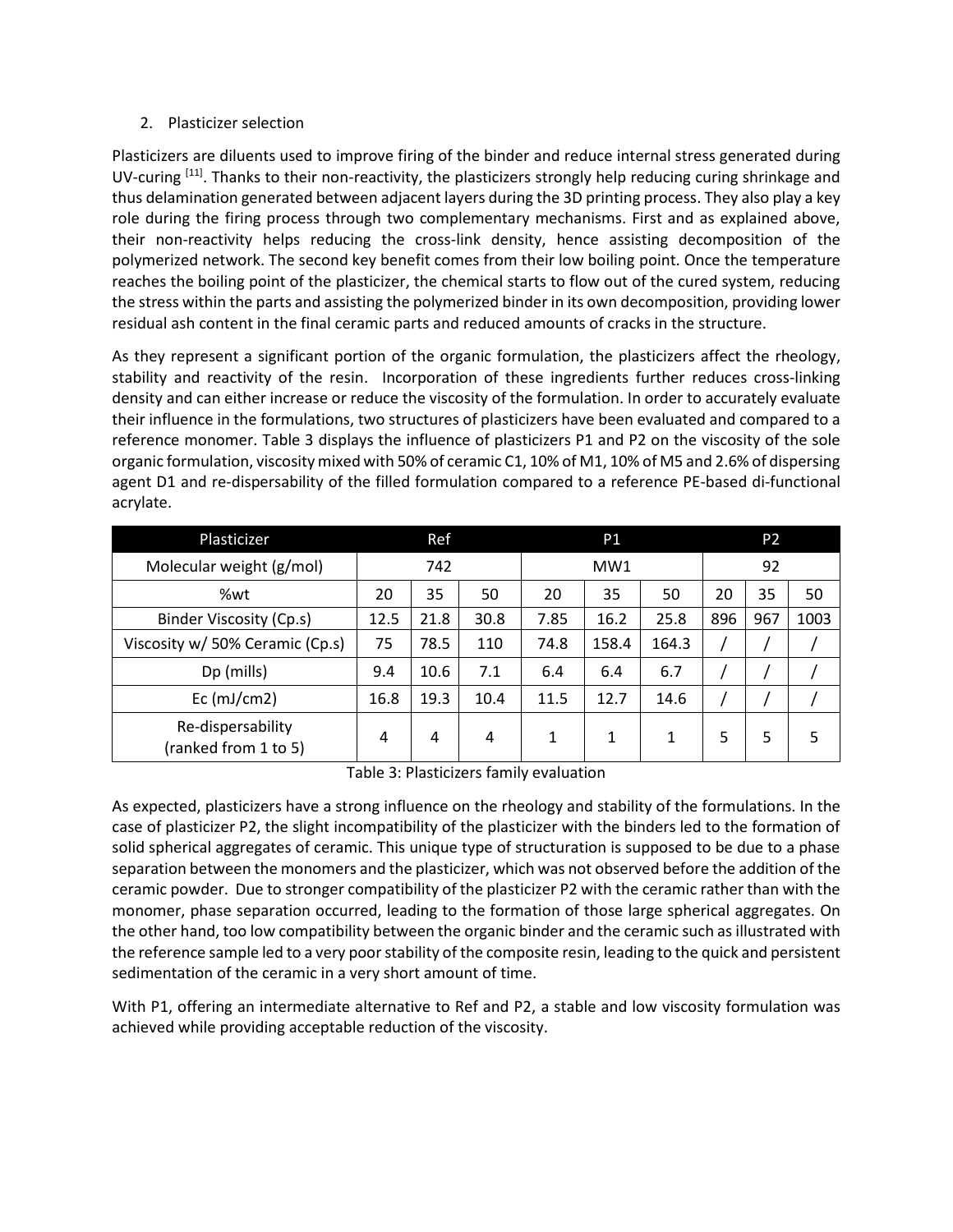The influence of the molecular weight of the plasticizer P1 (MW1) on the rheology and thermal decomposition was then evaluated by comparing various plasticizers of similar structures but higher or lower molecular weight. Plasticizer of molecular weight twice as high as P1 are disclosed as having a molecular weight of 2\*MW1. Plasticizers having half the molecular weight of P1 are disclosed as MW1/2. Results are displayed in table 4 and compare the influence of those molecular weight variations on the sole viscosity of the binder (M1 + M5), viscosity of the binder mixed with 68% of ceramic C1 and 2.6% of dispersant D1, stability and re-dispersability of the filled formulation and residual ash content of the binder upon thermal decomposition.

| Molecular weight (g/mol)                     | MW1/2 | MW1/2         | MW1  | $2*MW1$ | $5*MW1$      | 10*MW1       |
|----------------------------------------------|-------|---------------|------|---------|--------------|--------------|
| Percent of Plasticizer in sole<br>binder (%) | 37.5  | 50            | 37.5 | 37.5    | 37.5         | 37.5         |
| Binder viscosity (Cp.s)                      | 11.7  | 16            | 16.6 | SOLID   | <b>SOLID</b> | SOLID        |
| Viscosity w/ 70% Ceramic (Cp.s)              | 6245  | 1345          | 1769 | SOLID   | <b>SOLID</b> | SOLID        |
| Stability<br>(ranking from 1 to 5)           | 5     | 3             | 1    | SOLID   | <b>SOLID</b> | <b>SOLID</b> |
| Re-dispersability<br>(ranking from 1 to 5)   | 4     | $\mathcal{P}$ | 1    | SOLID   | <b>SOLID</b> | <b>SOLID</b> |
| Residual ash content (ppm)                   | 92    | 71            | 83   | SOLID   | <b>SOLID</b> | SOLID        |

Table 4: Molecular weight of plasticizer influence

Results in table 4 clearly show the existence of a threshold above which formulations tend to solidify, threshold being correlated to the melting temperature of the considered plasticizer. Above MW1, considered plasticizers are solid at room temperature and mixing with monomers appear not sufficient to achieve liquid formulations at 37.5% of plasticizer loading.

On the other side of the spectrum, lowering molecular weight of the plasticizer at equivalent percent of plasticizer proved to have a negative influence on the filled properties of the resin by reducing the stability and re-dispersability of the composite resin while also impacting negatively the viscosity of the filled resin despite lower binder viscosity. Those observations are expected to be due to higher compatibility of lower molecular weight plasticizers with the monomers, leading to lower stability of the ceramic particles. In addition, shorter chains led to lower plasticizing effect during the firing of the resin, leading to higher residual ash content.

It can still be noticed a positive influence of lower molecular weight plasticizers when compared at equivalent viscosity, leading to lower residual ash content and acceptable stability of the resin. However, further tests displayed below show the negative influence of too high content of plasticizers on the green strength of the resin. Viscosity of five formulations containing incremental percent of plasticizer P1 mixed with monomer M7 and photo-initiator PI1 was evaluated, showing the following linear increase of the viscosity at increasing percent of plasticizer.



Graph 1: Influence of percent of plasticizer P1 on the viscosity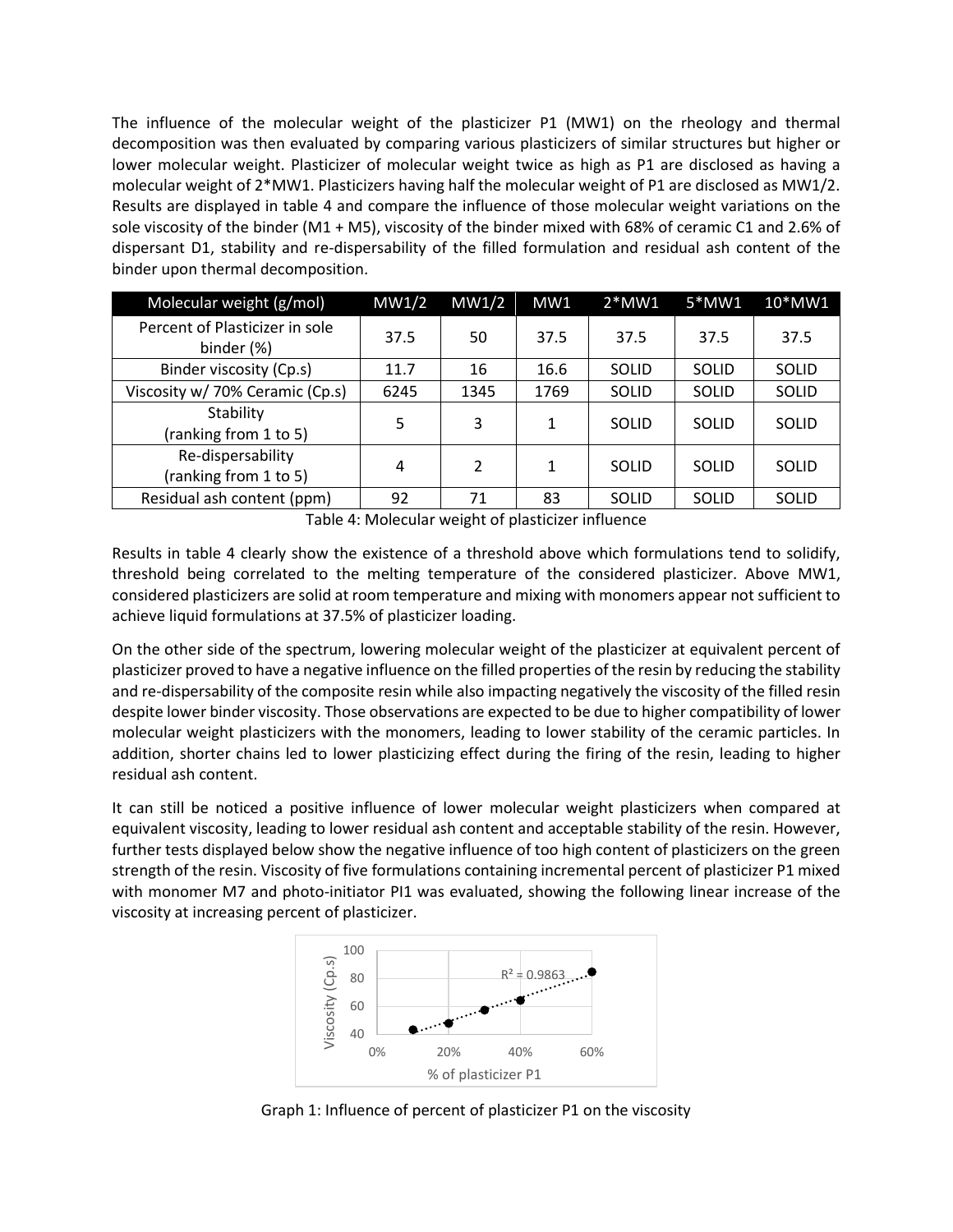Thermal decomposition of the considered organic formulations was also evaluated in air, showing a clear trend of the decomposition of the plasticizer preceding the decomposition of the binders. This earlier decomposition provides lower tendency to initiate cracks during the actual burning of printed ceramic parts as the plasticizer is not chemically bounded to the surrounding network, and thus decomposes smoother while initiating micro to nano paths for the binder to decompose afterward.



Graph 2: Influence of percent of plasticizer P1 on the thermal decomposition

Printability of the previous formulations following to the addition of 65% of ceramic powder C1 and 0.36% of dispersant D1 was finally evaluated, showing similar to slightly higher depth of penetration of the light when considering higher amount of plasticizers.

| % of P1        | 10            | 20           | 30                 | 40        | 60           |
|----------------|---------------|--------------|--------------------|-----------|--------------|
| (mills)<br>Dp  | <u>.</u>      | ے .          | z.u                | າາ<br>د.ء | ر . ے        |
| (mJ/cm2)<br>Ec | 0.02          | ∩ 11<br>∪.⊥⊥ | 0.18               | 0.32      | n 51<br>U.JI |
|                | $  -$<br>$ -$ |              | .<br>$\sim$ $\sim$ |           |              |

Table 5: Influence of percent of plasticizer P1 on reactivity

In addition, in the case of low amounts of plasticizers, printed calibrations parts tend to bend/curl due to the significant shrinkage induced by the binder while printed formulations at higher loadings of plasticizers show lower shrinkage/bending/curling (see picture of Working Curve 1 compare to picture 2 below). However, reactivity (measured as the critical energy to induce polymerization) and green strength significantly drops when increasing the loading of plasticizer over 40% as can be seen from the following pictures. No actual values can be measured at this point but the printed part clearly shows that it cannot hold itself properly, leading to an unprintable formulation in those specific cases.



Table 6: Influence of plasticizer P1 content on green strength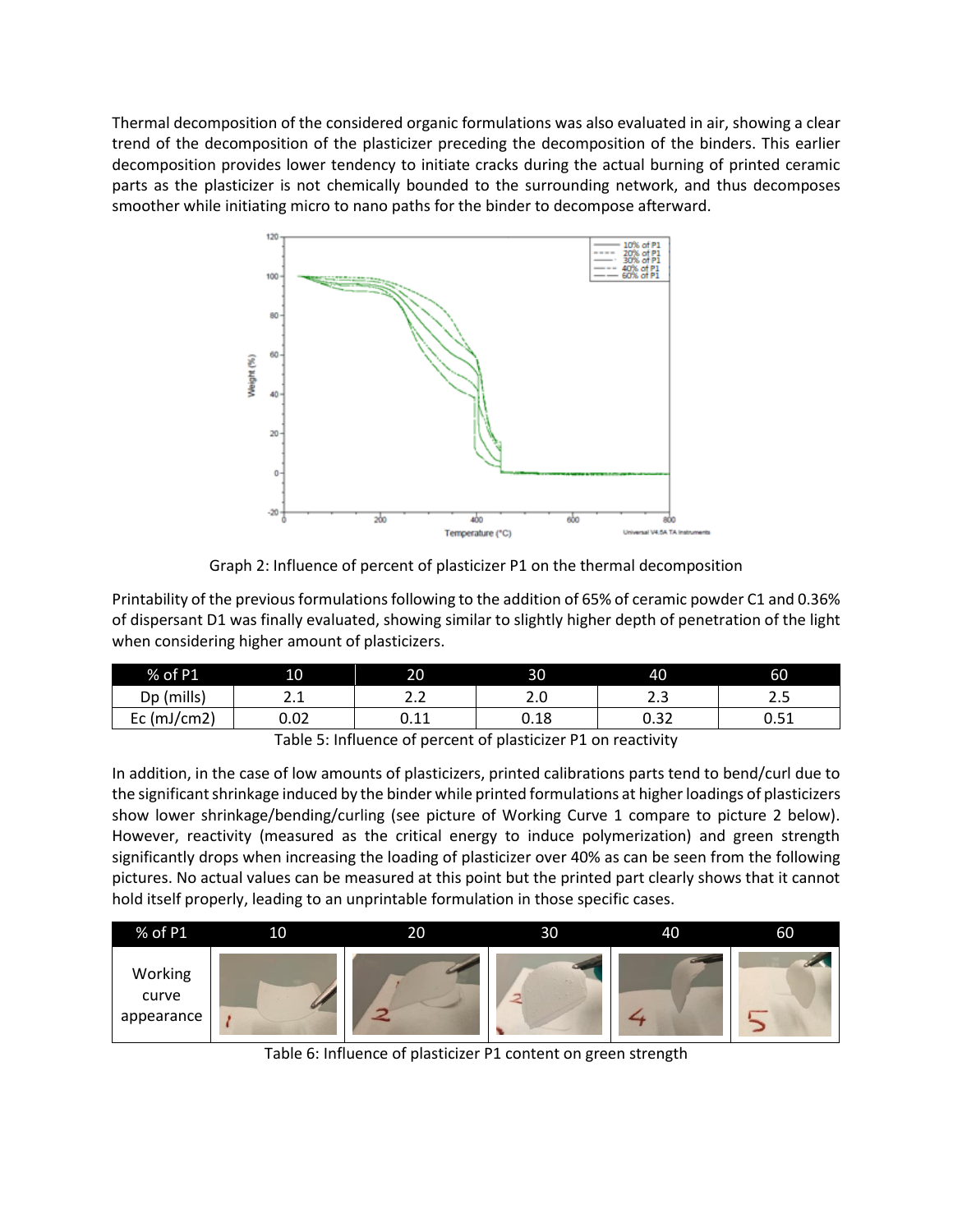In order to evaluate the influence of the plasticizer on the density, various size bars of the ceramic-filled formulations were cured and density was then measured prior burning (meaning prior firing and sintering) and after. As can be seen from the table below, density pre-burning doesn't follow specific trend, most likely due to the experimental error coming from preparing the formulations. However, a trend can clearly be identified in the density post-burning where a significant increase of the density can be observed, proving the positive influence of the plasticizer on improving the densification of the ceramic during the burning process.

| Wt% of plasticizer          | 10%  | 20%  | 30%  | 40%  | 60%  |
|-----------------------------|------|------|------|------|------|
| Density pre-burning (g/cm3) | 1.93 | 1.87 | 1.79 | 1.81 | 1.81 |
| Density post-burning (%)    | 83%  | 89%  | 93%  | 93%  | 99%  |

Table 7: Influence of plasticizer P1 content on cured density

However, as can be seen from the following pictures, a too high amount of plasticizer (40% in sole binder or above) is usually not desired as it is expected to lead to a too fast gas generation following the decomposition of the plasticizer. As can be seen with the samples 4 and 5, this fast gas generation causes the shattering of the samples and is not desired in the process of sintering 3D printed parts of high resolution.



Picture 1: Influence of plasticizer P1 concentration on the firing

An existing solution to control this phenomenon is to reduce heating ramp or apply specific plateau around the decomposition temperature of the plasticizer, which is expected to give it appropriate time to decompose and thus escape from the cured part without creating damages, cracks or holes.

Overall, the use of higher amount of plasticizer (over 20%) is preferred to prevent over-reactivity induced by the cross-linkers and monomers and leading to dimensional curling, bending or shrinkage of the printed parts. Significant amount of plasticizer (20% or higher) is recommended to generate dual decomposition of the organic system during the burning, leading to the removal of the plasticizer first, followed by the cross-linkers and monomers and thus reducing the tendency to initiate cracks as can be observed in formulations only comprising monomers and/or cross-linkers. This dual decomposition also offers better sintering process of the ceramic due to the lower amount of cracks or micro-void domains generated in the part during the firing.

The percentage of plasticizer is thus recommended to be in the range of 20 to 40% in sole binder, providing lower internal stress and better thermal decomposition while keeping sufficient amount of monomer to achieve acceptable green strength.